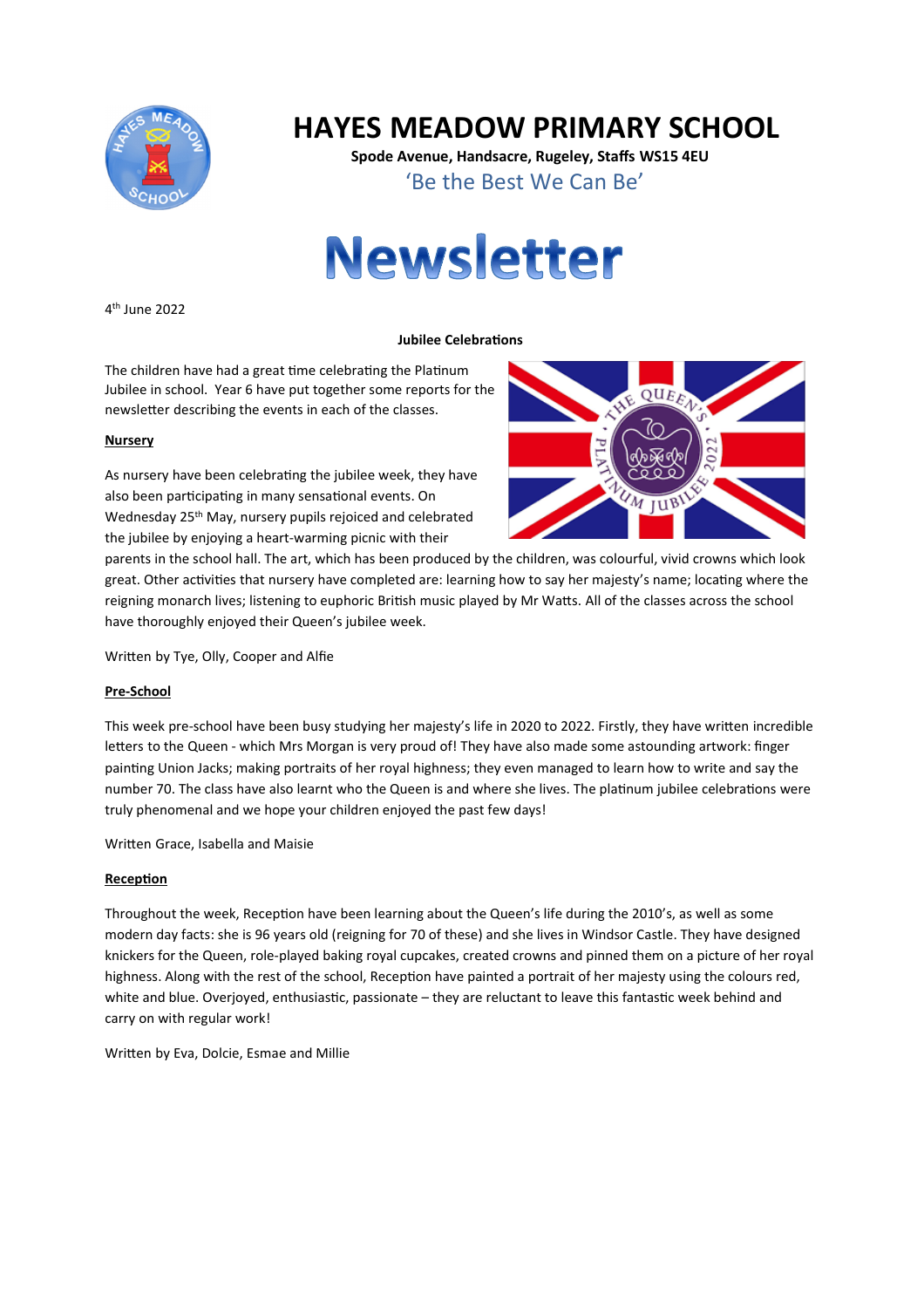#### **Year 1**

As part of celebrating her royal highness' platinum jubilee party, Year 1 have been learning about life in the 2020's. They have found out that her majesty owns one dorgi and two corgis, also she does not drive but has people to drive for her – however, this is in black cars only! The class have read The Queen's Hat and have written a letter to her based on this book. Some interesting things the pupils have learnt this week are: the Queen loves horses and owns many; she has a list of things to complete every day; and she likes to keep things in order.

Written by Jade, Rocco and Rosina

#### **Year 2**

As part of her majesty's platinum jubilee celebration, Year 2 have been enjoying a variety of different activities based around the 1990's. An event from this decade they have learnt about is when part of the sumptuous Windsor Castle burnt down in 1992! Some of the work they have completed is: writing letters to the Queen and making a booklet of information about her life in the 90's. They have produced many accomplished pieces of artwork including: drawing portraits using wax crayons; painting the Queen's silhouette on a stamp; colouring in the British flag in red, white and blue. Outside, they took part in a corgi orienteering hunt, a crown toss and penalty shootout.

Written by Isla, Daniel and Bernice

#### **Year 3**

All week our Year 3 pupils (focusing on the 1980s) have been passionate about parcipang in all of our jubilee activities. Each child has embellished a medal, beautified themselves in the 80's style, listened to punk rock music and - similar to all other year groups – engaged in a jubilee party. As well as the other projects, Year 3 have produced spectacular portraits of her royal highness using the watercolour background and a pencil sketch. Each student has not hesitated to enjoy this week and have all created exceptional work!

Written by Eva, Dolcie, Esmae and Millie

#### **Year 4**

As a part of the celebration for the platinum jubilee, Year 4 have been learning about the Queen's life in the 1970's. They have found out that the monarch's daughter – Princess Anne - was in the Olympics, the event was the threeday equestrian event. The class has also produced a portrait of her royal highness using coloured pencils and they have also been trying out different shading techniques. Year 4 have taken part in different activities across the week such as: penalty shootout, a corgi trail, making jubilee biscuits and looking at fashion in the 1970's. These are some questions they would still like to find out if they ever met the Queen: What are your sloths names and why do you own them? What Olympic medals did your daughter win? Is there a reason why you were made Queen?

Written by Yvie, Naima and Mady

#### **Year 5**

Representing the 1960's, Year 5 have partaken in activities such as running a fashion show featuring clothes from the 60's. Following on from this, the class participated in producing a portrait in the pop-art style of Andy Warhol; the paintings are more vibrant then a butterfly! Mrs Smith also joined in and bought in some of her own 1960's clothes. Their handywork paid off after making a skilful effort on a fact-file based on her majesty. After a hectic week of nonstop activity, their industry has paid off and they deserve a well-earnt rest - Mrs Gilbert is very proud of them!

Written by Amelia, Sam, Bella and Dylan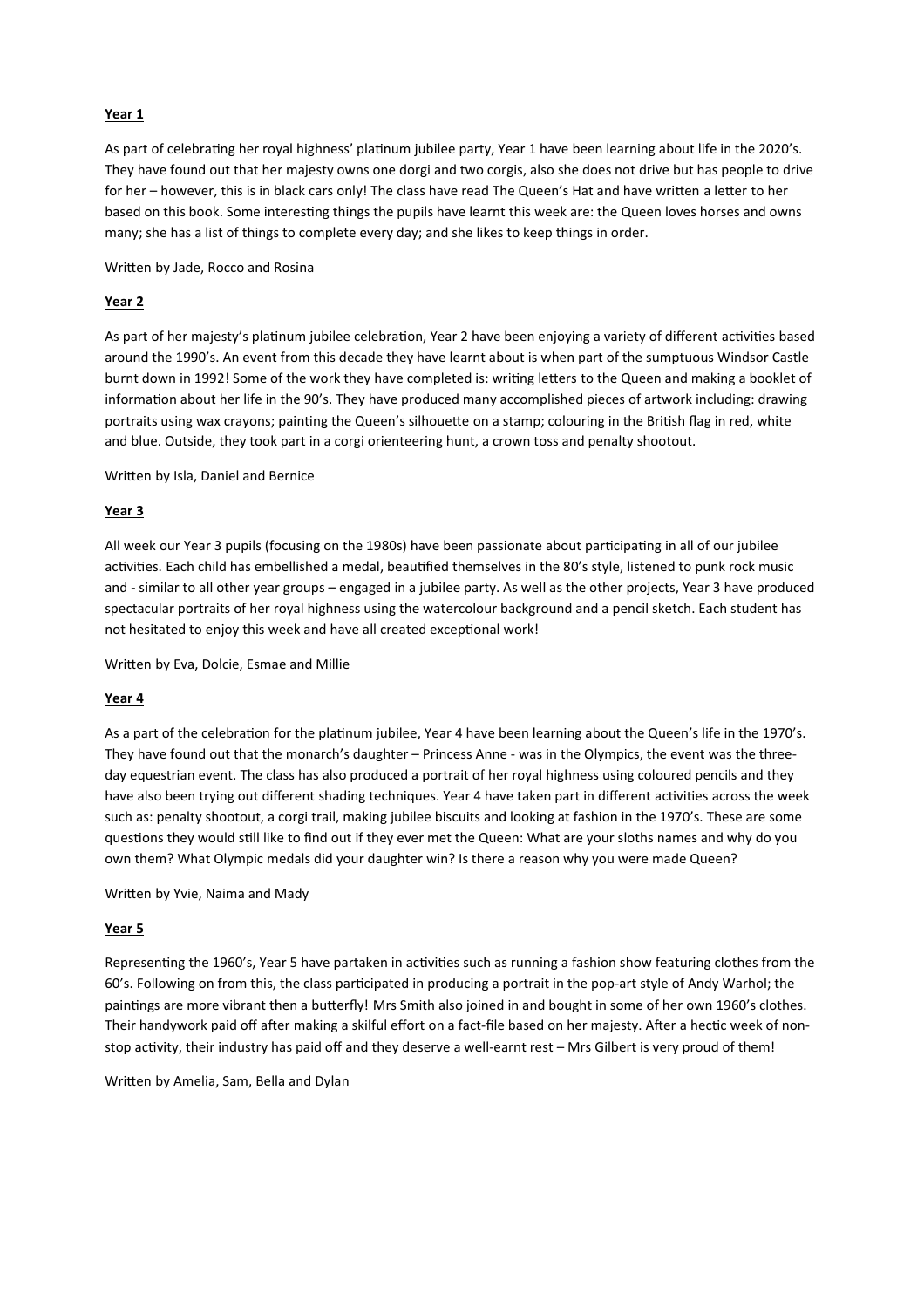#### **Year 6**

As part of the Platinum Jubilee celebrations, Year 6 have been studying life in the 1950's. Firstly, they learnt about Queen Elizabeth's coronation in 1953 and some of the traditions that take place at the crowing of a new monarch. Furthermore, they have researched and presented information on trends from the 1950's such as Rock 'n' roll music and dance crazes – who knew the 'Hand Jive' could be so fun! As part of a whole school art project, the class also created portraits of her royal highness using pencil sketches, shading techniques and collages of OS maps featuring regions of the UK (to spectacular affect)!

## **WELL DONE YEAR SIX!**

#### **Staffing 2022/23**

Mrs Stevens has decided to retire from teaching at the end of this academic year. We would all like to say a huge thank you for everything she has done for Hayes Meadow and we are all going to miss her. We hope you have a wonderful relaxing time ahead.

We would like to say congratulations to Miss Marston who will be starting at Hayes Meadow in September. She has been with us for the last two years completing her training and we are delighted she will be joining the team.

Also, congratulations to Mrs Morgan and Mrs Gilbert who will both become Assistant Headteachers at Hayes Meadow in September, well done both on your new appointments.

Therefore, the staffing structure is below for the next academic year.

| Nursery    | Mrs Griffiths and Mrs Aspley                |
|------------|---------------------------------------------|
| Pre-School | Mrs Morgan/ Mrs Heath and Mrs Waldron       |
| Reception  | Mrs Williams and Miss Chew                  |
| Year 1     | Mrs Armstrong/ Mrs Whetton and Mrs Chambers |
| Year 2     | Miss Marston and Mrs Laird                  |
| Year 3     | Miss Gent and Mrs Cowan                     |
| Year 4     | Miss Cartwright and Mrs Rose                |
| Year 5     | Mrs Parker/ Mrs Gilbert and Mrs Connolly    |
| Year 6     | Mr Morgan and Mrs Smith                     |
|            |                                             |

#### **Summer Fayre 2022**

This year we are delighted to be able to hold our Summer Fayre again!

It will take place on Wednesday  $6<sup>th</sup>$  July starting at 3pm until 5pm.

All children will be dismissed at 3pm on this day at the main school gate as usual before being able to come back in to school to visit the fayre with parents and carers.

In preparation for the event we are asking parents/ carers for some help. Please could all of the children bring in to school a jam jar filled with a content of your choice. We will be having a non-uniform day on Friday 24<sup>th</sup> June in exchange for pupils bringing in a filled jam jar.



Any parents/ carers available to help please email a.connolly@hayesmeadow.staffs.sch.uk

In addition, we are asking for donations of cakes on Tuesday 5<sup>th</sup> July for our cake stall. Many thanks in advance for all of your support.